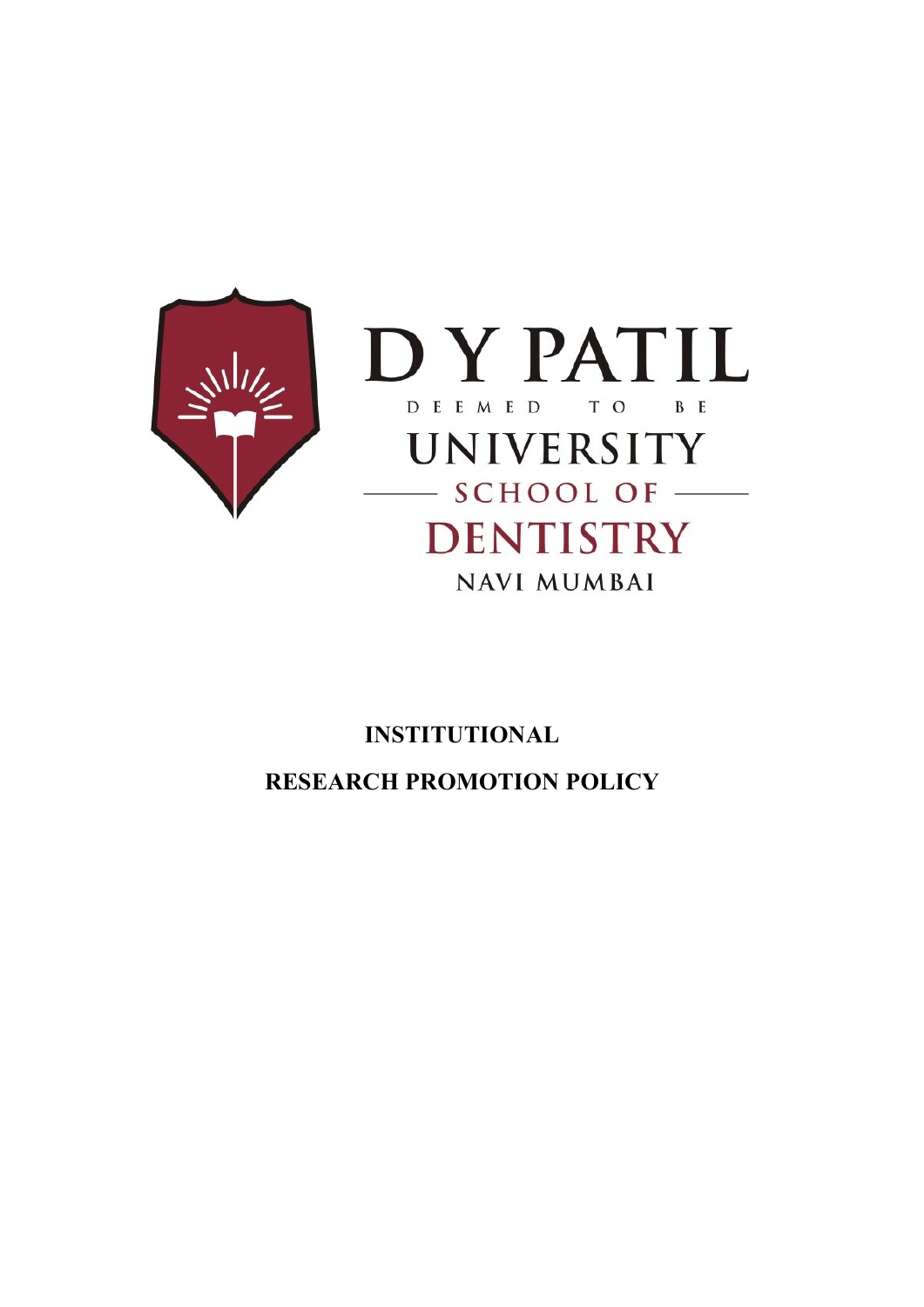# SCHOOL OF DENTISTRY, D. Y. PATIL DEEMED TO BE UNIVERSITY

The purpose of the research promotion policy is to create and nurture a conducive atmosphere amongst the students and faculty and utilization of this research for the betterment of the mankind. The university provides seed money for the research. There is a active ethical committee which governs, organizes the process of research. Interdisciplinary research and collaborations, partnership with institutes like IIT Mumbai, Tata Memorial is encouraged and assisted for. Faculty and students are facilitated to undertake research, publish it, present it in National/International conferences and derive socially useful outcome and other similar research activity. Speakers specialized in various fields of dentistry are invited to share their knowledge and research oriented ideas.

# 1. Purpose

The policy shall serve as an overall framework within which research activities of School of Dentistry will be carried out. The purpose of the Research Policy is to nurture spirit of research amongst Dentistry students and academicians. Evidence based Dentistry is need of an hour.

# 2. Scope

This is a School of Dentistry, D. Y. Patil Deemed to Be University Research Policy. This is applicable to the students, faculty and collaborators.

# 3. Objectives

- $\triangleright$  To create a research friendly atmosphere in School of Dentistry, D. Y. Patil Deemed to Be University.
- $\triangleright$  To encourage the budding researchers and provide required support and guidelines to them
- $\geq$  Ensure publications in renowned peer reviewed journals indexed in authentic databases
- $\triangleright$  To foster a positive environment to promote socially useful research in the field of Dentistry with potential for commercial use.

# 4. Custodian of Policy